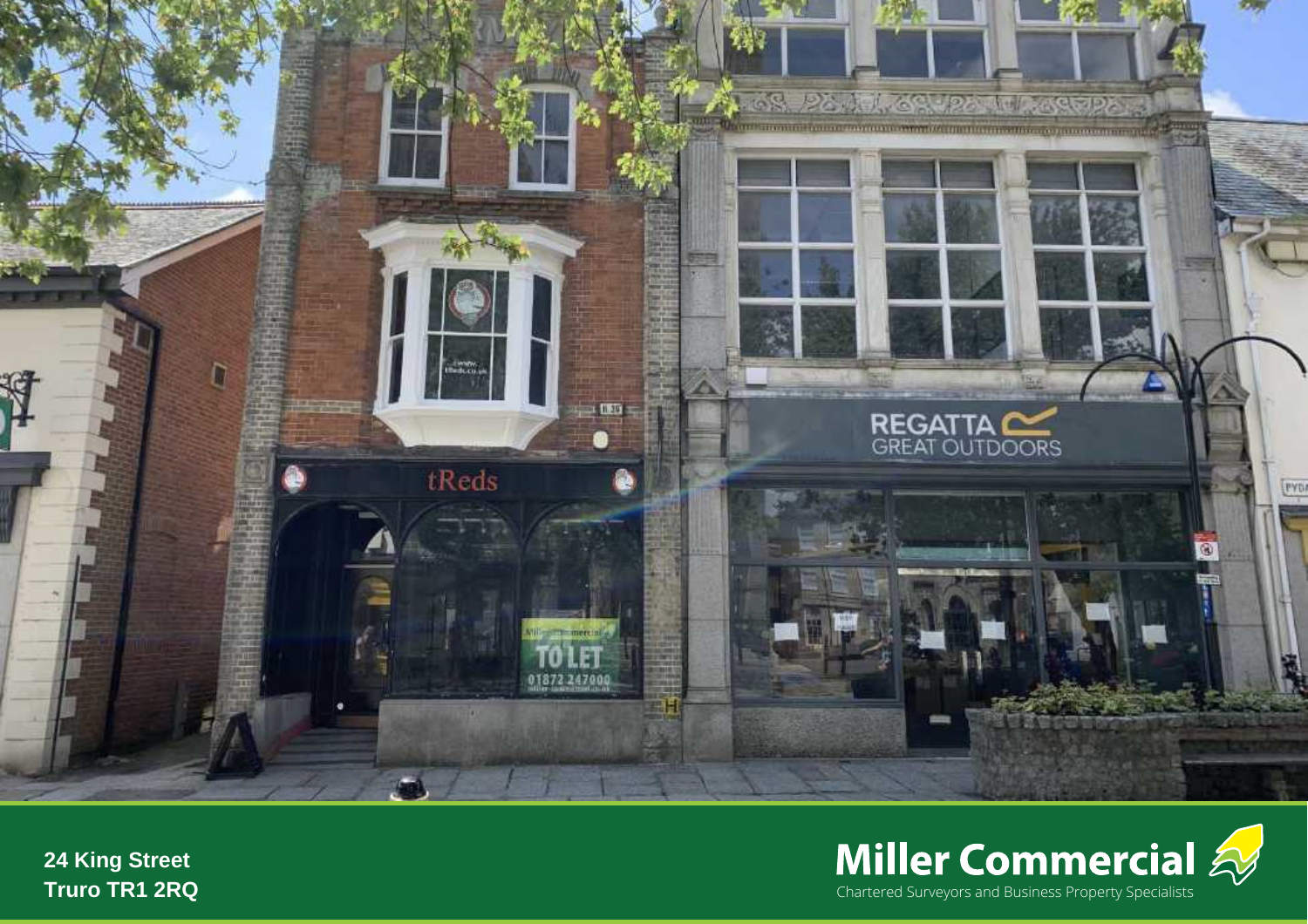# **£35,000 Per Annum Excl Leasehold**

A prime retail unit located in the heart of Truro opposite the cathedral and close to retailers including Deichman, Clarks, and Shuh, Regatta, Pandorra, L'Occitane Moss Bross Hotel Chocolat, and Joules.

The premises are offered by way of a new full repairing and insuring lease - the terms of which are open to negotiation.

Short term lettings will be considered.



• PRIME PITCH IN CENTRAL TRURO

- GRADE II LISTED RETAIL UNIT TO LET
- GROUND FLOOR RETAIL AREA 658 SQ FT (61.1 SQ M )
- TWO ANCILLARY FLOORS ABOVE
- EPC RATING D (76)
- NEW FULL REPAIRING LEASE

error, omission or misstatement. These plans are for representation purposes only as defined by RICS Code of Measuring Practice and should be used as such by any prospective purchaser Specifically no guarantee is given on the total square footage of the property if quoted on this plan. Any figure given is for initial guidance only and should not be relied on as a basis of valuation. Copyright nichecom.co.uk 2019 Produced for Miller Commercial LLP REF : 472256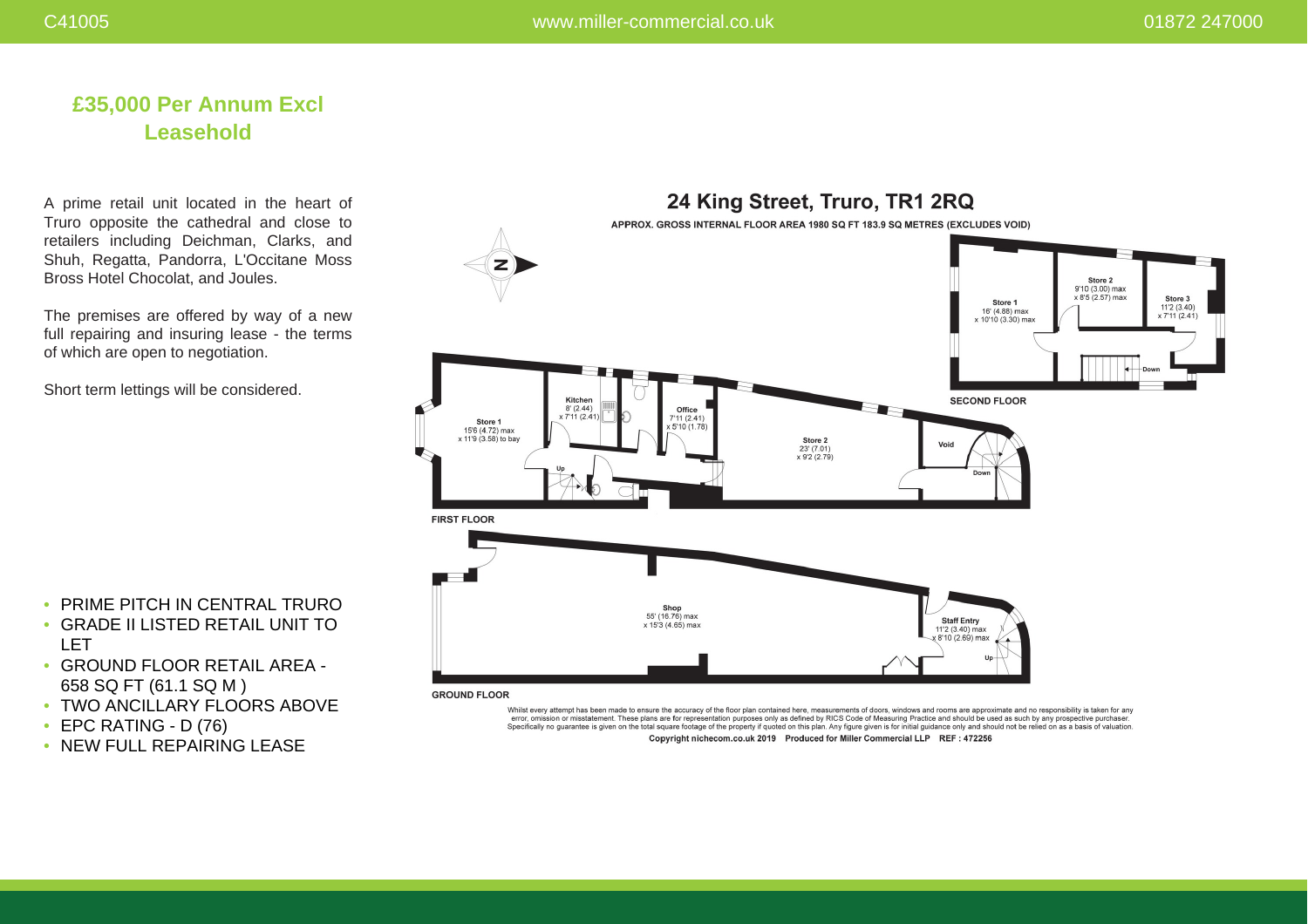## **LOCATION**

An extremely well located and prominent retail unit situated on the prime pitch of King Street, at the junction of Pydar Street and High Cross, where the Cathedral is situated. Nearby retailers include Saltrock, Regatta, HMV, White Company, L'Occitane en Provence, Joules, Hotel Chocolat and Jack Wills. There are 4 multi storey car parks within 5 minutes' walk of the building and Truro mainline station is under 10 minutes' walk from the building.

## **ACCOMMODATION**

Ground Floor Retail Area - 658 sq ft (61.1 sq m). Retail Area ITZA - 429 sq ft (39.9 sq m). Gross Frontage - 4.65 m. Net Frontage - 3.07 m. First Floor 3 rooms plus Kitchen totalling 551 sq ft (51.2 sq m). M & F WCs Second Floor 3 rooms totalling 352 sq ft (30.2 sq m).

## **TENURE**

Leasehold - The premises are offered by way of a new full repairing and insuring lease. SHORT TERM LETS WILL BE CONSIDERED.

**LEGAL COSTS**

Each Party to bear their own.

## **BUSINESS RATES**

We refer you to the valuation office website www.voa.gov.uk where the property is showing a rateable value of £48,000.

**VALUE ADDED TAX** The above rental is quoted exclusive of VAT.

### **ENERGY PERFORMANCE CERTIFICATE**

The Energy Performance Certificate relating to this property is currently within Band 'D' (76).

### **CONTACT INFORMATION**

For further information or an appointment to view please contact either:- Mike Nightingale on 01872 247008 or via email msn@miller-commercial.co.uk or Tom Smith on 01872 247013 or via email ts@miller-commercial.co.uk

AGENTS NOTE: Miller Commercial for themselves and for the Vendor/s or lessor/s of this property give notice: [a] These particulars are for an intending purchaser or tenant and although they are believed to be correct their accuracy is not guaranteed and any error or misdescriptions shall not annul the sale or be grounds on which compensation may be claimed and neither do they constitute any part of a Contract: [b] No responsibility is taken for expenses incurred should the property be sold, let or withdrawn before inspection: [c] None of the services or appliances, plumbing, heating or electrical installations have been tested by the selling agent.

Miller Commercial is the trading name of Miller Commercial LLP registered in England and Wales under Registration No.OC373087. The Registered Office of Miller Commercial LLP is Mansion House, Princes Street, Truro TR1 2RF. We use the term Partner to refer to a member of Miller Commercial LLP. VAT Registration No.643 4519 39.